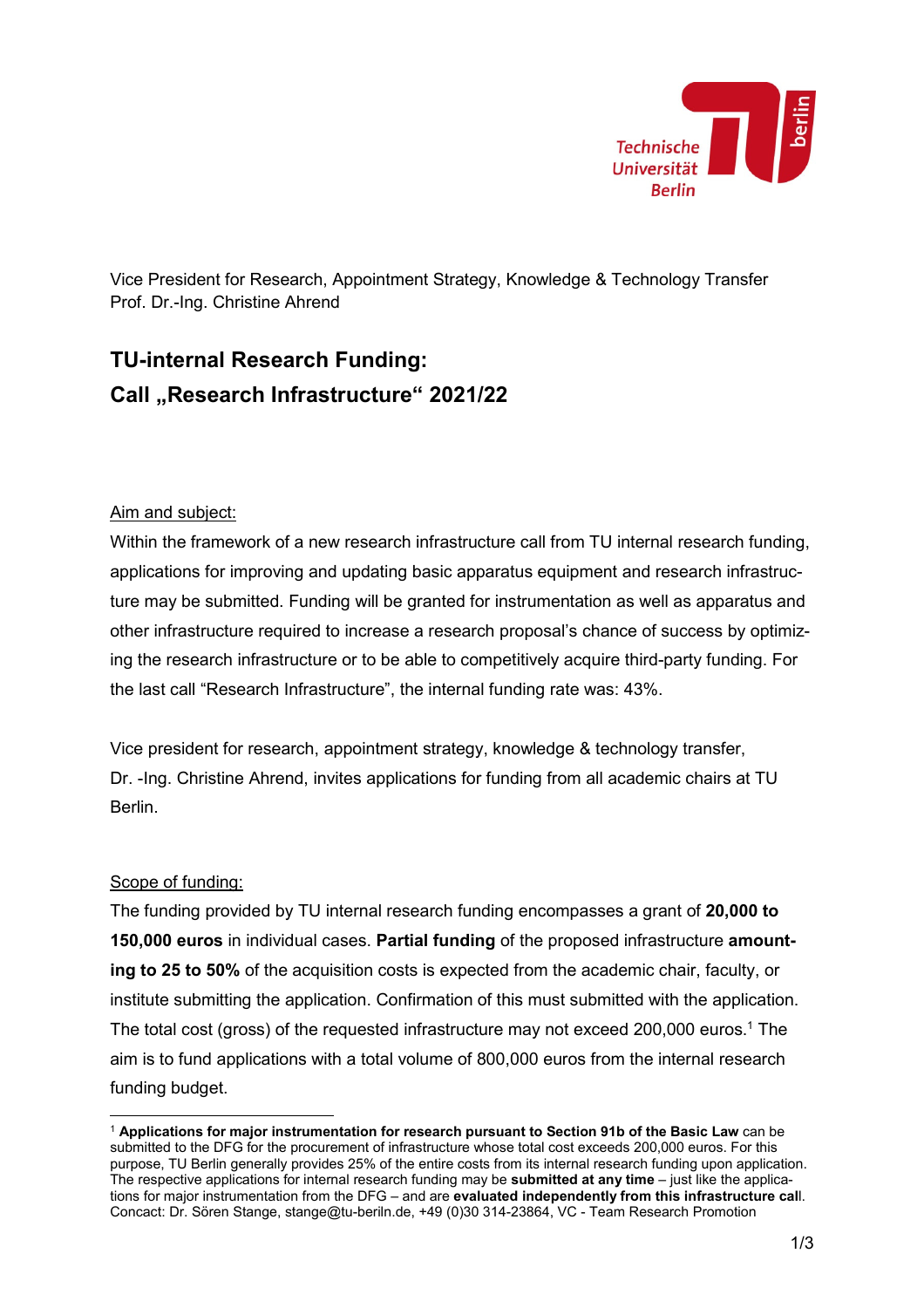## Funding conditions:

Costs for personnel or subsequent costs to operate the new infrastructure as well as any necessary spatial adjustments are the responsibility of the requesting academic chair and are not part of the financing provided by TU internal research funding. The financing for such costs must be stated and confirmed in the application (incl. approval of institute and faculty, if applicable). Expenditures from the grant must be made in 2022 and 2023. Only the granted equipment can be ordered.

#### Eligability:

Applications can be submitted by university professors of TU Berlin. Applications by multiple faculties or academic chairs, which can also be submitted, are expressly welcomed. Instrumentation may not have already been ordered at the time of application.

Please note that your application must include **at least one offer**.

#### Selection Criteria:

The following criteria are decisive for approval of an application:

- improvement of the research infrastructure of the participating academic chairs as a result of the new acquisition
- improved ability of the participating academic chairs to apply for funding, which should be demonstrated by the applicants, e.g. by a concretely planned third-party funded project
- possibility of using the infrastructure by several academic chairs
- no other funding options possible for the requested infrastructure (e.g. appointment funds, remaining funds, external funding programs, etc.).

## Decision:

The selection will be made by a committee chaired by the vice president for research, appointment strategy, knowledge & technology transfer, Prof. Dr.-Ing. Christine Ahrend.

## Submitting applications:

Applications can be submitted in either German or English.

You must use the template when submitting your application (see website). Please use a standard font (e.g. Arial) with a minimum font size of 11 pt. and a line spacing of at least 1.15 lines. Applications may not exceed eight pages. Comprehensive construction drawings, ex